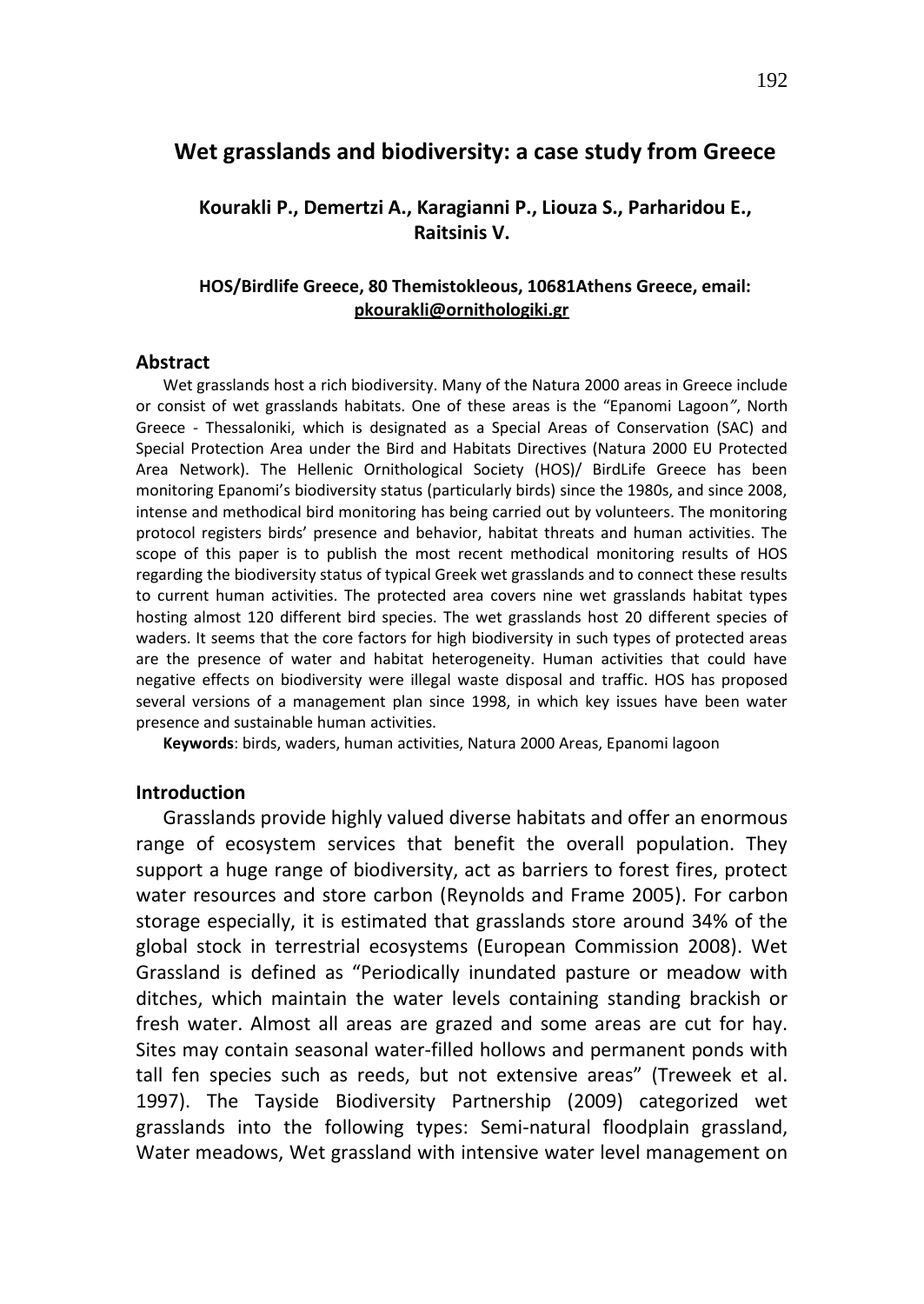drained soils and Lochside wet grassland. Joyce and Wade (1998) used a simpler classification for wet grasslands, since they included under wet grasslands "floodplain meadows and coastal grazing marshes or pastures, which landscape was been formulated through traditional low-intensity farming".

Most of the wet grasslands in Greece have been incorporated into the EU Network of Protected Areas Natura 2000. However, the designation of a protected area is not enough to ensure a good conservation status for species and habitat types. A recent assessment has shown that only 7% of Natura 2000 grasslands sites are in favorable condition (European Commission 2009), so they could also be considered as threatened habitat types, mainly due to land use changes of the last 50 years (eg. overgrazing, land abandonment, urban development, illegal waste disposal, flood defense, land drainage, etc.) (Joyce & Wade 1998).

Regarding bird species and their habitats, the Hellenic Ornithological Society (HOS)/ BirdLife Greece maintains a monitoring scheme the Important Bird Areas (IBA) Network of Greece for more than 25 years now. Most of the Gr-IBAs have been designated as Natura2000 Areas. Since there is a long-time monitoring of birds and their habitats (Portolou et al. 2009), while birds are considered as a trustworthy indicator for surveying the biodiversity status of an area (it has been used as one of the main EU environmental indicator for evaluating the existing CAP/ Rural Development Regulation Program), it is safe to state that HOS IBA's monitoring is providing a rather good picture of the trends of the Greek fauna and their habitat status. Unfortunately, during the last three decades, the conservation status of Greek birds is a general decline, trend that seems to apply to the majority of species, from common (Kominos et. al 2009) to threatened (Legakis & Maragou 2009). Moreover, the monitoring of certain bird species groups (such as the waders which prefer wet grasslands for nesting and feeding), has shown that bird species whose habitat requirements include a dependence on the presence of water, have been declining more rapidly (HOS 2012) and their threats are connected mainly to human activities (Korbeti & Deli 2011).

## **Material and methods**

As a case study, "Epanomi Lagoon", North Greece - Thessaloniki was selected as a typical natural wet grassland area of Greece (figure 1). This lagoon is included in the Natura 2000 EU Protected Area Network as a Site of Special Areas of Conservation (GR1220012) and a Special Protection Area (GR1220011) under the Bird and Habitats Directives. It is also a Wildlife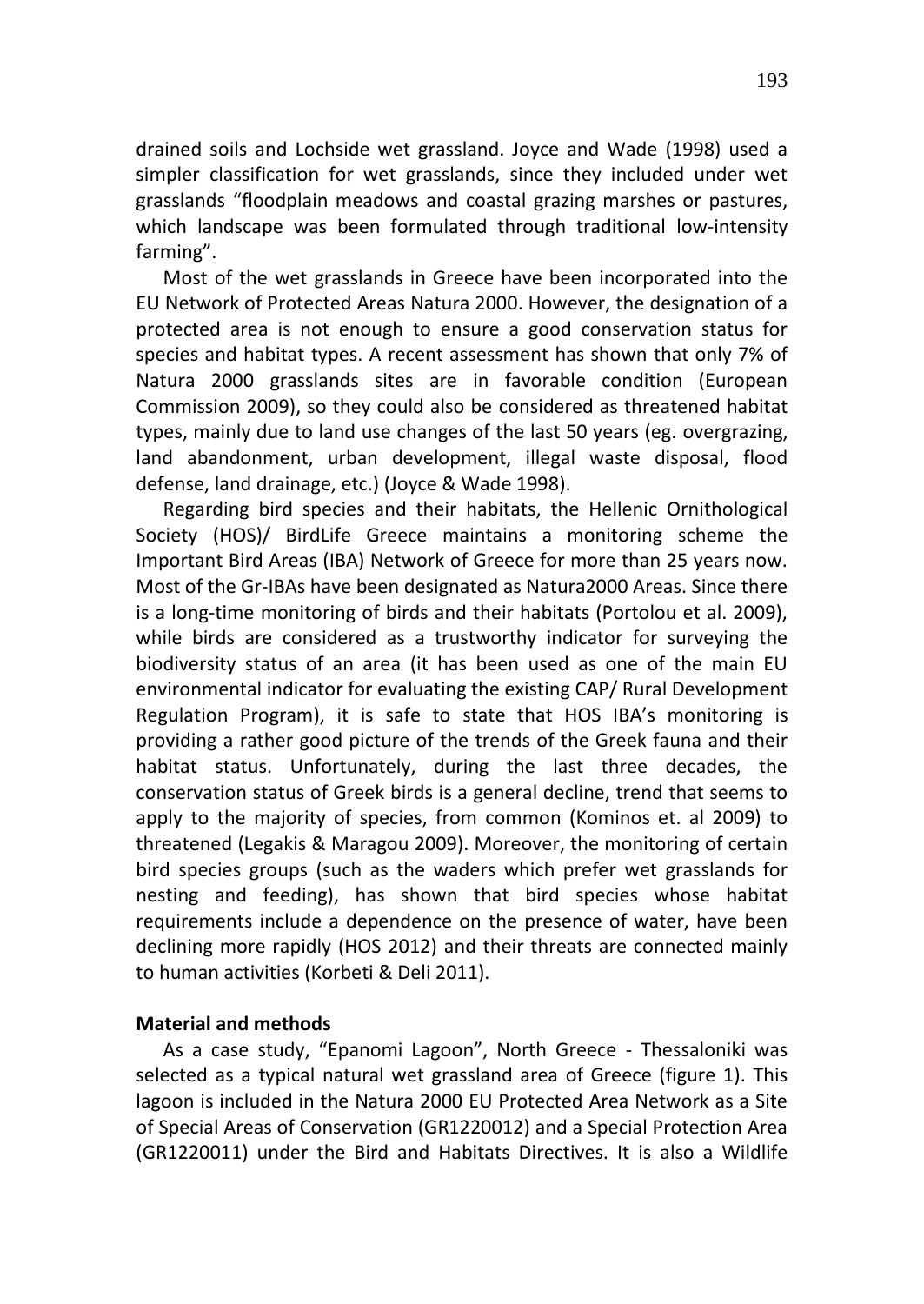Refuge under the national protected areas network. The majority of the wetland is semi-stated owned.



**Figure 1.** Epanomi lagoon map, divided into parts (north/south) & Natura 2000 habitat types.

HOS is monitoring Epanomi's biodiversity status (focused on birds) from the 80s, and since 2008, intense and methodical bird monitoring has been carried out by volunteers. For the monitor, a protocol has been developed which registers birds' presence and behavior, habitat's threats and human activities and is in line with the old monitoring protocol of the 80s and 90s. The monitoring protocol consists of six panoramic count points dividing the wetland into two parts; north (351ha) and south (339ha). The north part has more habitats compared to the south, as a direct result of water abundance. The threatened bird species have been classified according to two systems; one volunteer (scientific) and one mandatory (EU legislation). The scientific classification groups species into classes accordingly to their rarity and distribution. The threatened species are the ones that are characterized as Species of European Conservation Concern/SPEC grouped to classes 13 (IUCN 2011, BirdLife International 2004). The mandatory classification is based on EU legislation, the Directive 2009/147/EC on the Conservation of Wild birds where the most threatened species are listed in Annexes I and II.

The survey periods were divided into four periods according to bird behavior in the Epanomi region: spring migration (Febr to Mar), breeding period (Apr to Jul), autumn migration (Aug to Oct) and wintering (Nov to Jan). The monitoring is ongoing, but for the purpose of this publication, the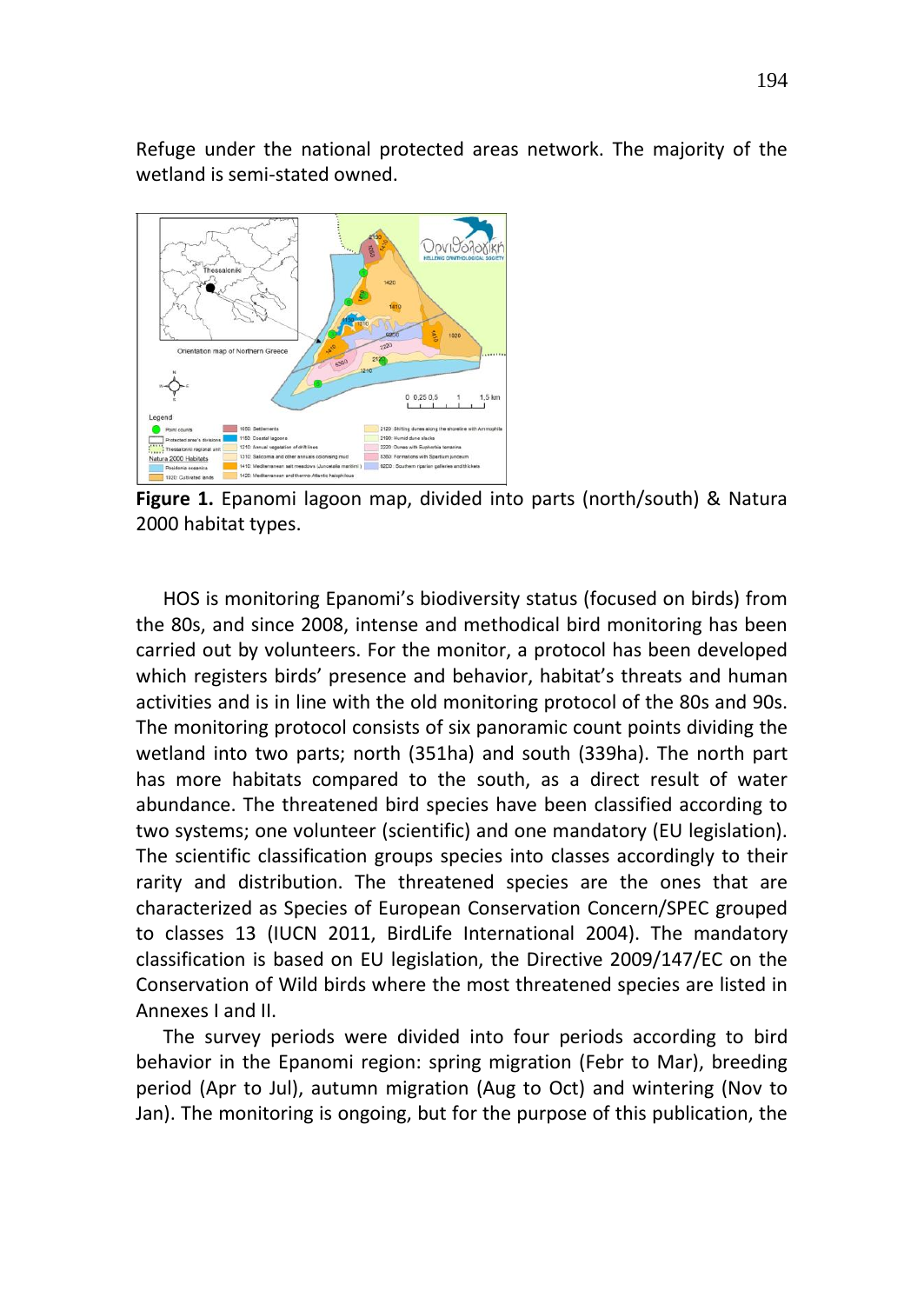data that was used is from the period 02/2009 – 12/2011 corresponding to six (2009), eight (2010) and seven (2010) field visits per year.

## **Results and Discussion**

The protected area includes twelve terrestrial habitats,of which nine can be considered as wet grasslands (Fig. 1, except 1020, 1050 & 1150). The survey verified that Epanomi lagoon is an important wetland for Greece since it hosts a variety of threatened bird species. Up to now, 119 bird species have been recorded. Forty two percent of the bird species of Epanomi lagoon are Species of European Conservation Concern/ SPEC (SPEC1:1sp.|SPEC2:14sp. |SPEC3:35sp.). Almost half (48%) of Epanomi lagoon's bird species are listed in the Annexes of EU Directive 2009/147/EC (Annex I:30 sp.|Annex II:27 sp.). The rarest species recorded in the area (June 2009) was Audouin's gull (*Larus audouinii*).

Twenty different Wader species are present in the wet grasslands of Epanomi Lagoon (*Actitis hypoleucos, Arenaria interpres, Burhinus oedicnemus, Calidris alpina, C. ferruginea, C. minuta, Charadrius alexandrines, C. dubius, Glareola pratincola, Numenius arquata, Philomachus pugnax, Pluvialis apricaria, P. quatarola, Podiceps cristatus, P. nigricollis, Recurvirostra avosetta, Tringa erythropus, T. nebularia, T. stagnatilis* and *T. totanus*).The majority of birds (individuals) and the greatest variety of species were recorded during the breeding period, especially in April and May. This period has the highest distribution and quantity of water since the lagoon's hydrological balance is based solely on atmospheric precipitation rather than surface run off. May is usually the last "wet" month because in the wetland there are several active channels due to 60'-70' drainage plans.

The distributions of wader species in the north and south parts of the wetland (Table 1) shows that waders preferred mainly the north part of the wetland, probably due to water abundance and the diverse mosaic of wet grassland habitats present there. The south part was highly appreciated by people, especially during the summer period. Among human activities observed in the lagoon, the ones that could have a negative effect on the biodiversity, were illegal waste disposal and high number of cars crossing the wetland (on-off road driving) Similar problems were observed in a neighboring wetland (Kourakli et al. 2011).

Epanomi lagoon doesn't have a management plan, although HOS proposed several versions for it since '98. All of them included enhancement of water presence (more wet areas for more time) and encouraged sustainable activities (fishing, recreation, education, etc.). Τhe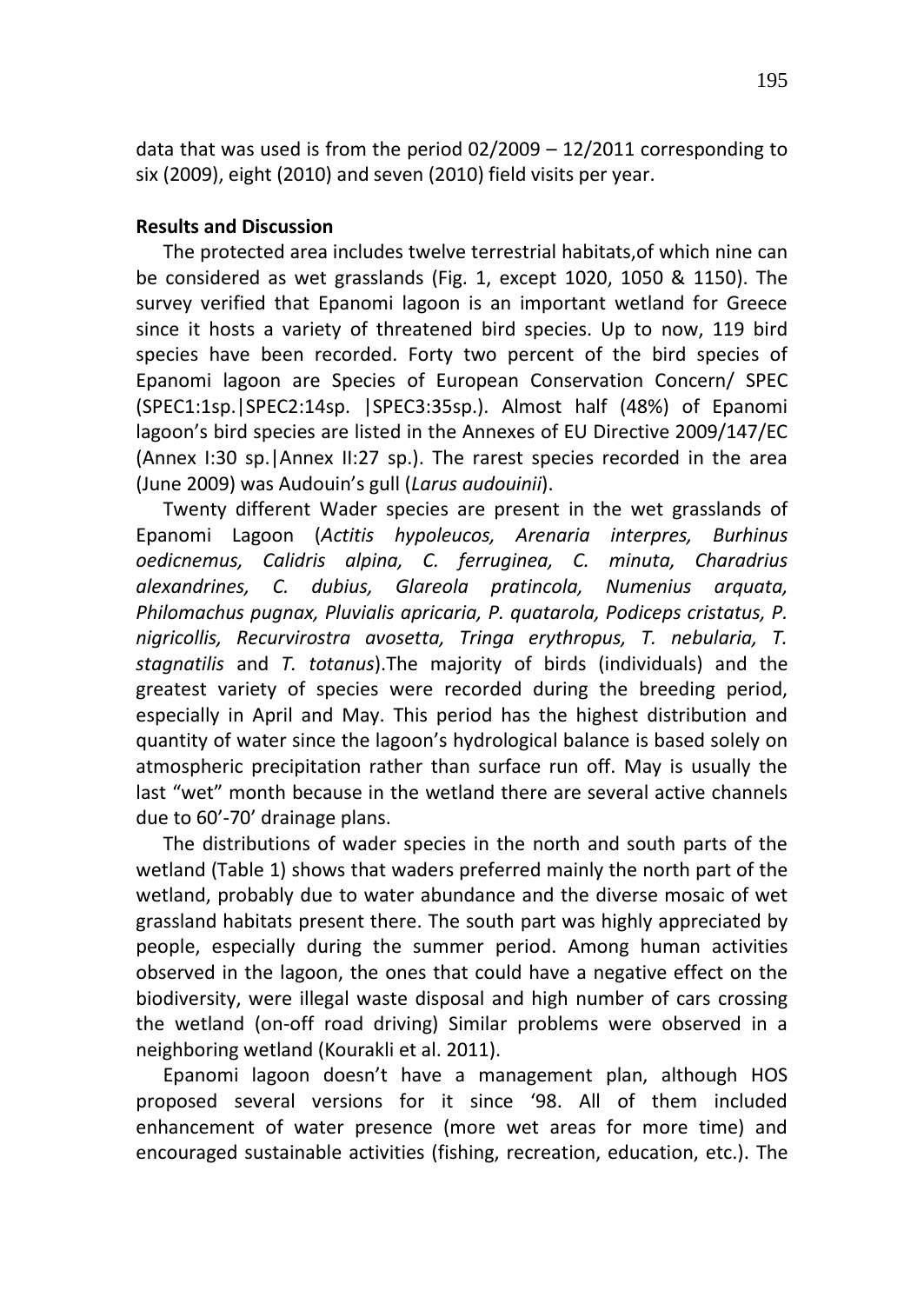main reasons for this is the wetland it has a rather complicated ownership status, while Greece hasn't set as a priority yet to develop management plans for Natura 2000 Areas.

|                 | Part         | Sp<br>ec<br>ies | <b>Human activities</b> |              |               |            |                 |                   |               |
|-----------------|--------------|-----------------|-------------------------|--------------|---------------|------------|-----------------|-------------------|---------------|
| Period          |              |                 | waste<br>disposal       | Fish-<br>ing | Husba<br>ndry | $cars*$    | pedestri<br>ans | Swim-<br>$ming**$ | beach<br>bars |
| Spring          | <b>North</b> | 8               |                         | V            |               | V          |                 |                   |               |
| migration       | South        | 2               |                         | V            |               | $\sqrt{ }$ |                 |                   |               |
| <b>Breeding</b> | North        | 19              |                         |              |               | V          |                 | $\sqrt{ }$        |               |
|                 | South        | 3               |                         |              |               | V          |                 | V                 | V             |
| Autumn          | North        | 8               | ν                       | V            |               | $\sqrt{ }$ |                 | $\sqrt{ }$        |               |
| migration       | South        | 0               | ν                       | V            |               | V          |                 | $\sqrt{ }$        | V             |
| Wintering       | North        | 10              | V                       | V            | V             | $\sqrt{ }$ | V               |                   |               |
|                 | North        | $\Omega$        |                         | V            |               | V          |                 |                   |               |

**Table 1.** Parts of the lagoon that waders were recorded vs human activities.

\* Cars = on & off road driving/ \*\*Swimming= passing through wet grassland so to go for swimming

#### **Conclusions**

Epanomi lagoon is a protected area that has a variety of Natura 2000 terrestrial habitat types of which nine could be consider as wet grasslands. In the lagoon, 119 bird species were recorded of which almost half are under threat of extinction. The wet grasslands of the Epanomi lagoon are important for several bird species; particularly for waders (20 species) and especially during the breeding period. The north part of the wetland attracted more wader species and individuals, probably due to water abundance and the diverse mosaic of the wet grasslands. Human activities that could have negative effects on biodiversity were illegal waste disposal and cars' circulation. Furthermore, there are various drainage constructions that negatively affect the water economy of the area, threatening habitats to permanent drainage.

## **Acknowledgements**

We would like to thank all volunteers that support this HOS monitoring, especially Th. Samaras, Ir. Tsikopoulou, Ir. Fountoukidou and M. Stathi.

#### **References**

**BirdLife International, 2004.** Birds in the European Union: a status assessment. Wageningen, The Netherlands: BirdLife International.